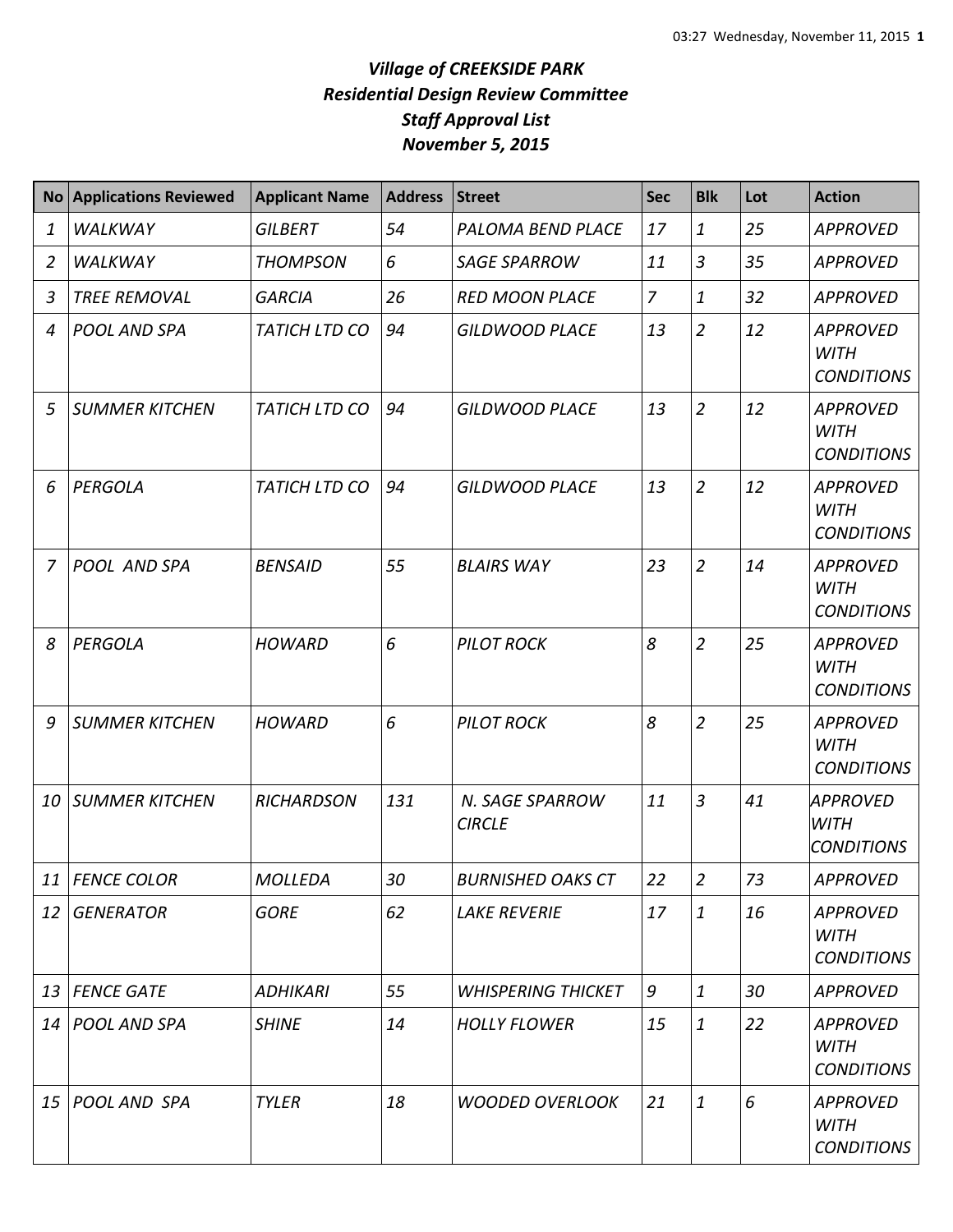| <b>No</b> | <b>Applications Reviewed</b>             | <b>Applicant Name</b>    | <b>Address</b> | <b>Street</b>                         | <b>Sec</b>     | <b>Blk</b>     | Lot | <b>Action</b>                                       |
|-----------|------------------------------------------|--------------------------|----------------|---------------------------------------|----------------|----------------|-----|-----------------------------------------------------|
| 16        | <b>GENERATOR</b>                         | <b>PRATER</b>            | 38             | <b>CORBEL POINT WAY</b>               | 16             | 1              | 50  | <b>APPROVED</b><br><b>WITH</b><br><b>CONDITIONS</b> |
| 17        | <b>TREE REMOVAL</b>                      | <b>OMONIWA</b>           | 10             | <b>HOLLYFLOWER PLACE</b>              | 15             | 1              | 21  | <b>APPROVED</b>                                     |
|           | 18 POOL AND SPA                          | NEATHERLIN               | 23             | <b>MOHAWK PATH</b>                    | 6              | 1              | 102 | <b>APPROVED</b><br><b>WITH</b><br><b>CONDITIONS</b> |
|           | 19 FIREPIT                               | <b>NEATHERLIN</b>        | 23             | <b>MOHAWK PATH</b>                    | 6              | 1              | 102 | <b>APPROVED</b><br><b>WITH</b><br><b>CONDITIONS</b> |
|           | <b>20 SUMMER KITCHEN</b>                 | <b>NEATHERLIN</b>        | 23             | <b>MOHAWK PATH</b>                    | 6              | $\mathbf{1}$   | 102 | <b>APPROVED</b><br><b>WITH</b><br><b>CONDITIONS</b> |
|           | 21 POOL AND SPPA                         | <b>ANDERSON</b>          | 86             | <b>GILDWOOD PATH</b>                  | 13             | $\overline{2}$ | 10  | <b>APPROVED</b><br><b>WITH</b><br><b>CONDITIONS</b> |
|           | 22 SUMMER KITCHEN                        | <b>ANDERSON</b>          | 86             | <b>GILDWOOD PATH</b>                  | 13             | $\overline{2}$ | 10  | <b>APPROVED</b><br><b>WITH</b><br><b>CONDITIONS</b> |
|           | 23 TRASH / RECYCLE<br><b>CART SCREEN</b> | WESTALL                  | 54             | SHALLOWFORD                           | 14             | 1              | 11  | <b>APPROVED</b>                                     |
|           | 24 PLAY STRUCTURE                        | GARCIA/<br><b>HOOKER</b> | 38             | <b>TEALIGHT</b>                       | $\overline{2}$ | $\overline{2}$ | 78  | <b>APPROVED</b>                                     |
|           | 25 FENCE COLOR                           | GARCIA/<br><b>HOOKER</b> | 38             | <b>TEALIGHT</b>                       | $\overline{2}$ | $\overline{2}$ | 78  | <b>APPROVED</b><br>AS<br><b>SUBMITTED</b>           |
|           | 26 FENCE                                 | <b>GOULAS</b>            | 14             | <b>CRYSTAL CANYON</b><br><b>PLACE</b> | 1              | 1              | 30  | <b>APPROVED</b><br>WITH<br><b>CONDITIONS</b>        |
|           | 27 PLAY STRUCTURE                        | <b>ASTIN</b>             | 43             | <b>HEARTHWICK RD</b>                  | $\overline{2}$ | 1              | 10  | <b>APPROVED</b>                                     |
|           | 28 SUMMER KITCHEN                        | <b>ADAMS</b>             | 10             | <b>CORONET RIDGE CT</b>               | 15             | $\overline{2}$ | 23  | <b>APPROVED</b><br><b>WITH</b><br><b>CONDITIONS</b> |
|           | 29 PAVING                                | <b>ADAMS</b>             | 10             | <b>CORONET RIDGE CT</b>               | 15             | $\overline{2}$ | 23  | <b>APPROVED</b><br><b>WITH</b><br><b>CONDITIONS</b> |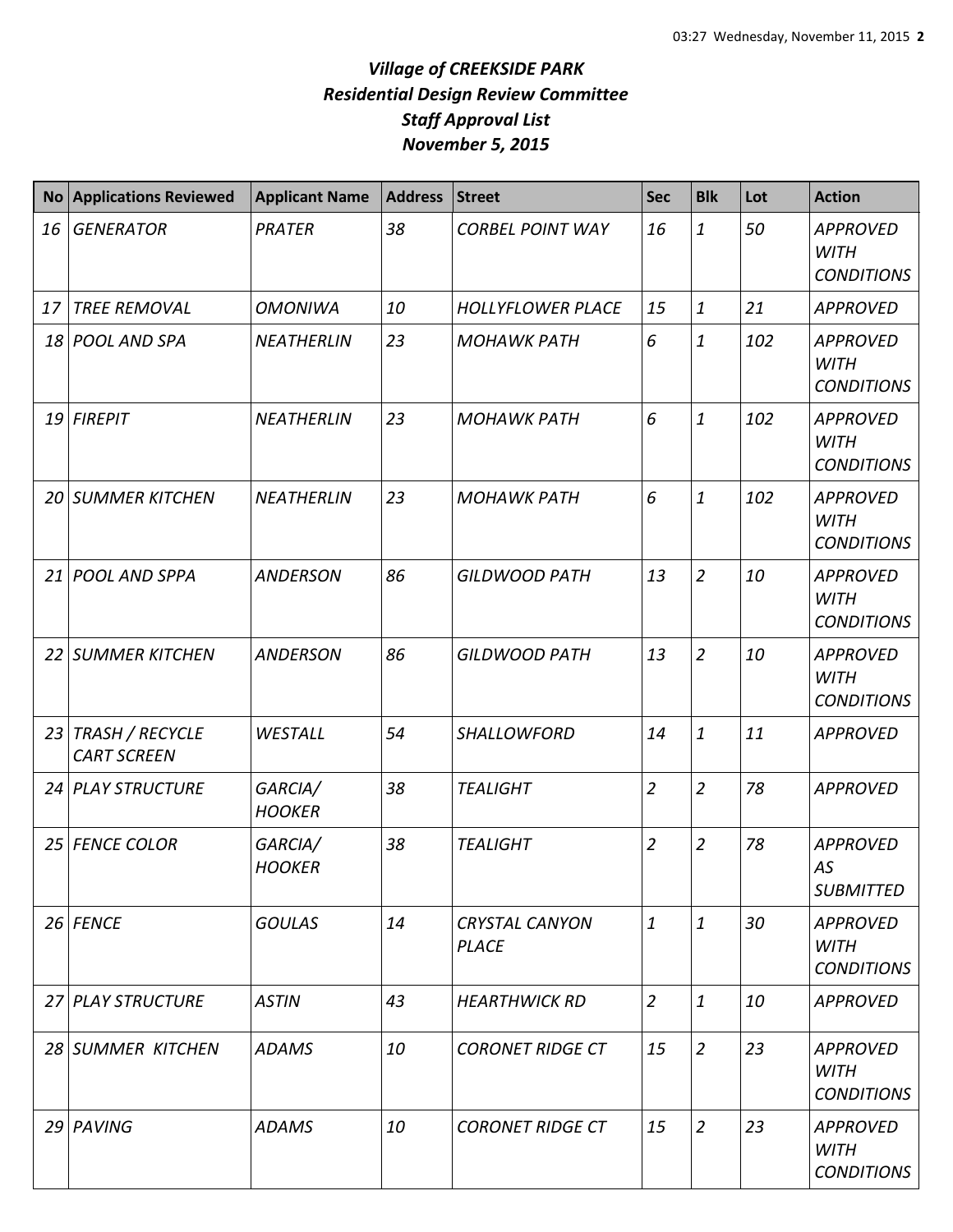|    | No Applications Reviewed | <b>Applicant Name</b>               | <b>Address</b> | <b>Street</b>             | <b>Sec</b> | <b>Blk</b>     | Lot | <b>Action</b>                                       |
|----|--------------------------|-------------------------------------|----------------|---------------------------|------------|----------------|-----|-----------------------------------------------------|
|    | 30 ARBOR                 | <b>ADAMS</b>                        | 10             | <b>CORONET RIDGE CT</b>   | 15         | $\overline{2}$ | 23  | <b>APPROVED</b>                                     |
|    | 31 POOL - GAS LINE       | <b>MILLICHAP</b>                    | 34             | <b>BEACONS LIGHT</b>      | 19         | $\mathbf{1}$   | 25  | <b>APPROVED</b><br><b>WITH</b><br><b>CONDITIONS</b> |
|    | 32 SWIMMING POOL         | <b>ROSCOE</b>                       | 15             | <b>MOHAWK PATH PLACE</b>  | 6          | 1              | 10  | <b>APPROVED</b><br><b>WITH</b><br><b>CONDITIONS</b> |
| 33 | <b>TREE REMOVAL</b>      | <b>HANIF</b>                        | 38             | <b>LUFFBERRY</b>          | 12         | $\mathbf{1}$   | 24  | <b>APPROVED</b>                                     |
|    | 34 TREE REMOVAL          | <b>GESKE LIVING</b><br><b>TRUST</b> | 14             | <b>N ROCKY POINT</b>      | 5          | 1              | 54  | <b>APPROVED</b>                                     |
|    | 35 PLAY STRUCTURE        | <b>SCHULZ</b>                       | 22             | <b>STAR IRIS</b>          | 14         | 1              | 31  | <b>APPROVED</b>                                     |
|    | 36 SWIMMING POOL         | COBB/CROSS                          | 1723           | PINE PLAINS DRIVE         | 16         | $\overline{2}$ | 14  | <b>APPROVED</b><br><b>WITH</b><br><b>CONDITIONS</b> |
|    | 37 SWIMMING POOL         | <b>SCHEDLER</b>                     | 15             | <b>W SAWYER RIDGE</b>     | 35         | 1              | 14  | <b>APPROVED</b><br><b>WITH</b><br><b>CONDITIONS</b> |
|    | 38 SWIMMING POOL         | <b>GUION</b>                        | 42             | <b>MOHAWK PATH</b>        | 6          | $\overline{2}$ | 3   | <b>APPROVED</b><br><b>WITH</b><br><b>CONDITIONS</b> |
|    | 39 PATIO COVER           | <b>ROBERTS</b>                      | 15             | <b>ARROWFEATHER PLACE</b> | 14         | 3              | 23  | <b>APPROVED</b><br><b>WITH</b><br><b>CONDITIONS</b> |
|    | $40$ FIRE PIT            | <b>ROBERTS</b>                      | 15             | ARROWFEATHER PLACE 14     |            | $\overline{3}$ | 23  | <b>APPROVED</b><br><b>WITH</b><br><b>CONDITIONS</b> |
|    | 41 SWIMMING POOL         | <b>KING</b>                         | 11             | <b>HOLLY FLOWER</b>       | 15         | 1              | 30  | <b>APPROVED</b><br><b>WITH</b><br><b>CONDITIONS</b> |
|    | 42 SUMMER KITCHEN        | <b>KING</b>                         | 11             | <b>HOLLY FLOWER</b>       | 15         | 1              | 30  | <b>APPROVED</b><br><b>WITH</b><br><b>CONDITIONS</b> |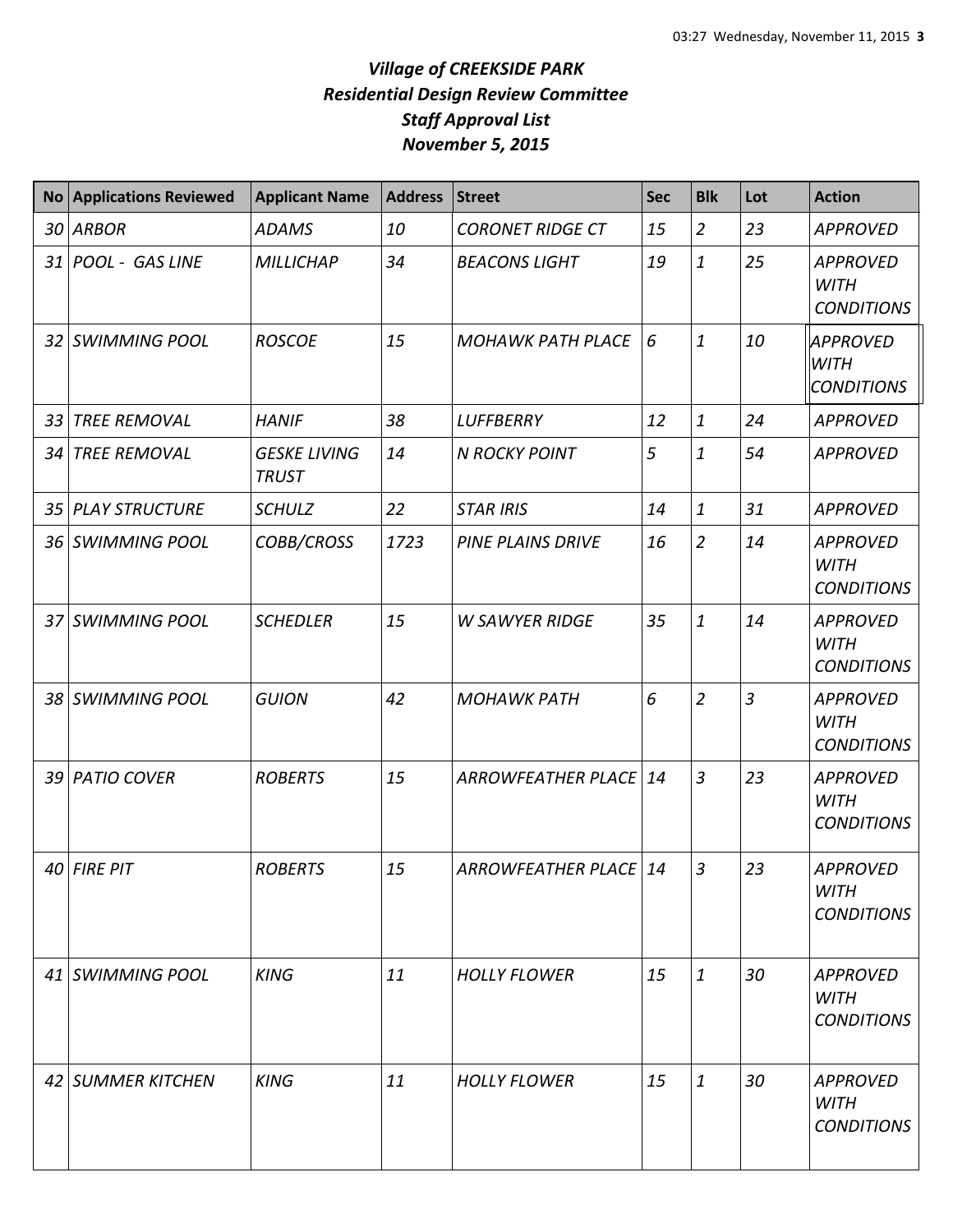| <b>No Applications Reviewed</b>   | <b>Applicant Name</b> | <b>Address</b> | <b>Street</b>                         | <b>Sec</b>     | <b>Blk</b>     | Lot            | <b>Action</b>                                       |
|-----------------------------------|-----------------------|----------------|---------------------------------------|----------------|----------------|----------------|-----------------------------------------------------|
| 43 PERGOLA                        | <b>KING</b>           | 11             | <b>HOLLY FLOWER</b>                   | 15             | 1              | 30             | <b>APPROVED</b><br><b>WITH</b><br><b>CONDITIONS</b> |
| $44$ FIRE PIT                     | <b>KING</b>           | 11             | <b>HOLLY FLOWER</b>                   | 15             | 1              | 30             | <b>APPROVED</b><br><b>WITH</b><br><b>CONDITIONS</b> |
| 45 BATHROOM ADDITION ARTEAGA      |                       | 59             | <b>WEST COVE VIEW</b><br><b>TRAIL</b> | 6              | 1              | 44             | <b>APPROVED</b><br><b>WITH</b><br><b>CONDITIONS</b> |
| 46 SECOND STORY<br><b>BALCONY</b> | <b>HUAMAN</b>         | 15             | <b>FOLKLORE COURT</b>                 | $\overline{2}$ | $\overline{2}$ | 4R             | <b>APPROVED</b><br><b>WITH</b><br><b>CONDITIONS</b> |
| 47 GENERATOR                      | <b>KING</b>           | 70             | <b>SOUTH FREEMONT</b>                 | 23             | 1              | $\overline{7}$ | <b>APPROVED</b><br><b>WITH</b><br><b>CONDITIONS</b> |
| 48 GARAGE DOOR                    | <b>PAPADOPOULOS</b>   | 242            | ROCKWELL PARK BLVD                    | 33             | 10             | 15             | <b>APPROVED</b><br><b>WITH</b><br><b>CONDITIONS</b> |
| 49 PATIO COVER                    | <b>JANISH</b>         | 87             | <b>S SHIMMERING ASPEN</b>             | 19             | 1              | 20             | <b>APPROVED</b><br><b>WITH</b><br><b>CONDITIONS</b> |
| 50 SUMMER KITCHEN                 | <b>JANISH</b>         | 87             | S SHIMMERING ASPEN                    | 19             | 1              | 20             | <b>APPROVED</b><br><b>WITH</b><br><b>CONDITIONS</b> |
| 51 FIRE PLACE                     | <b>JANISH</b>         | 87             | S SHIMMERING ASPEN                    | 19             | 1              | 20             | <b>APPROVED</b><br><b>WITH</b><br><b>CONDITIONS</b> |